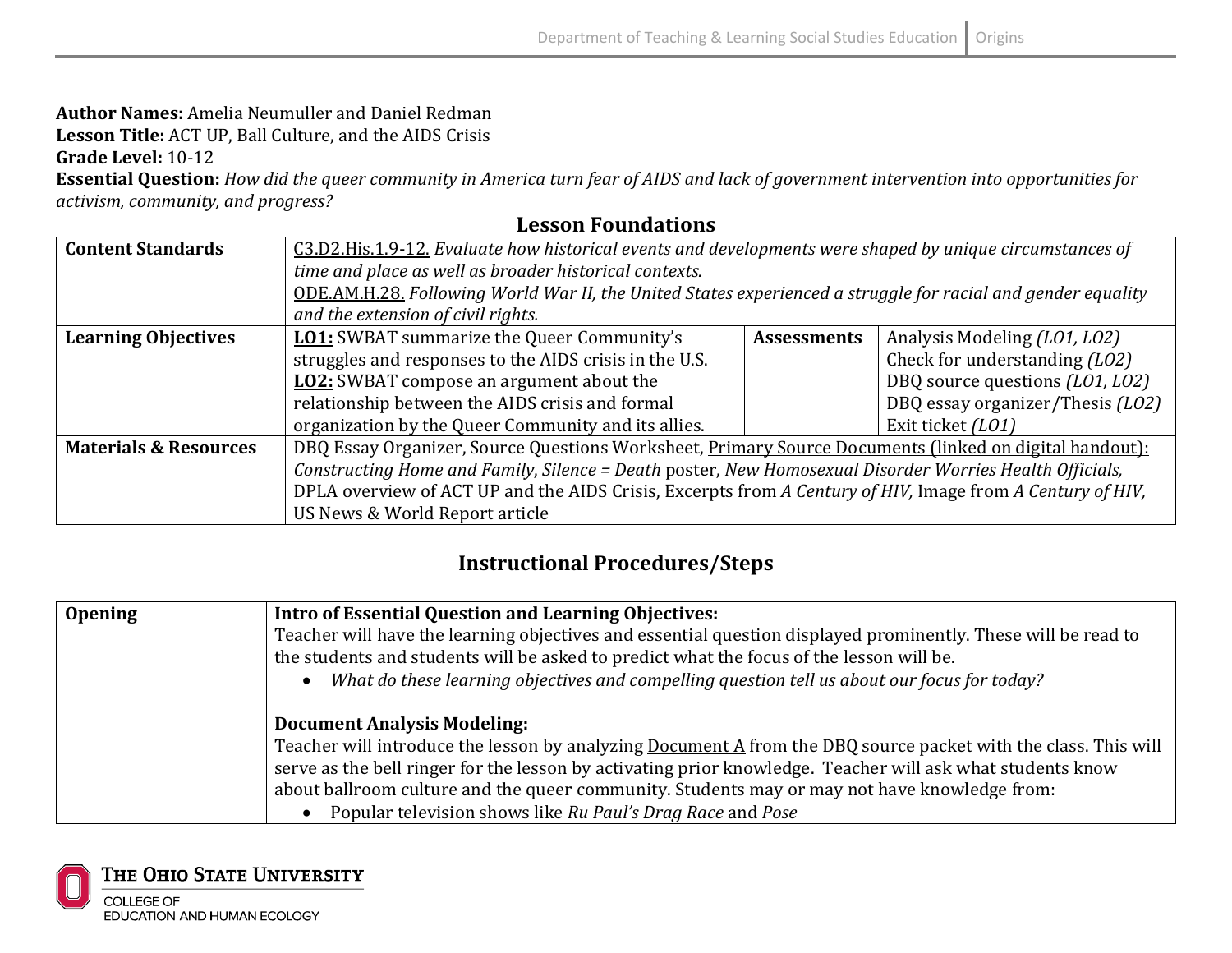|                    | Well-known films like Paris is Burning<br>$\bullet$                                                                                              |
|--------------------|--------------------------------------------------------------------------------------------------------------------------------------------------|
|                    | Popular culture and online discourse                                                                                                             |
|                    | Popular music like Madonna's "Vogue"                                                                                                             |
|                    | Teacher will read parts of Document A out loud to the class and model source analysis through a think aloud.                                     |
|                    | Teacher will model the types of questions to ask when analyzing sources through the think aloud, while also                                      |
|                    | drawing attention to the ways the Ballroom Community supported each other through the AIDS crisis.                                               |
|                    | What type of source is this?<br>$\bullet$                                                                                                        |
|                    | What is happening in this source?                                                                                                                |
|                    | What is the context?                                                                                                                             |
|                    | What might the message be?                                                                                                                       |
|                    | What perspectives are being displayed? What perspectives are missing?                                                                            |
|                    | After completing the think aloud, teacher will instruct students to work through the questions for Document A                                    |
|                    | in their source packet individually. Once students have completed the questions for Document A, teacher will go                                  |
|                    | over the answers as a class before moving into the rest of the lesson.                                                                           |
| <b>Instruction</b> | <b>DBQ</b> Activity:                                                                                                                             |
|                    | Teacher will instruct students to work on their DBQ source packets individually. The source packet contains                                      |
|                    | primary and other sources that will help students answer the overall DBQ question of "How did the queer                                          |
|                    | community in America turn fear of AIDS and lack of government intervention into opportunities for activism,                                      |
|                    | community, and progress?"                                                                                                                        |
|                    |                                                                                                                                                  |
|                    | <b>Supporting Questions:</b><br>Teacher will ask these questions while students are working, to help guide students to an answer for the overall |
|                    | DBQ question.                                                                                                                                    |
|                    | • How do documents __ and __ help to answer the DBQ question?                                                                                    |
|                    | How might these community responses turn problems into opportunities for community activism?                                                     |
|                    |                                                                                                                                                  |
|                    | <b>Check for Understanding:</b>                                                                                                                  |
|                    | Halfway through the lesson, teacher will call the class together to conduct a check for understanding to evaluate                                |
|                    | students' progress on the overall DBQ question.                                                                                                  |
|                    | Which sources make key points and which sources make better supporting points?                                                                   |
|                    | Which sources have similar main points or ideas?                                                                                                 |
|                    | Reiterate EQ: How did the queer community in America turn fear of AIDS and lack of government                                                    |
|                    | intervention into opportunities for activism, community, and progress?                                                                           |